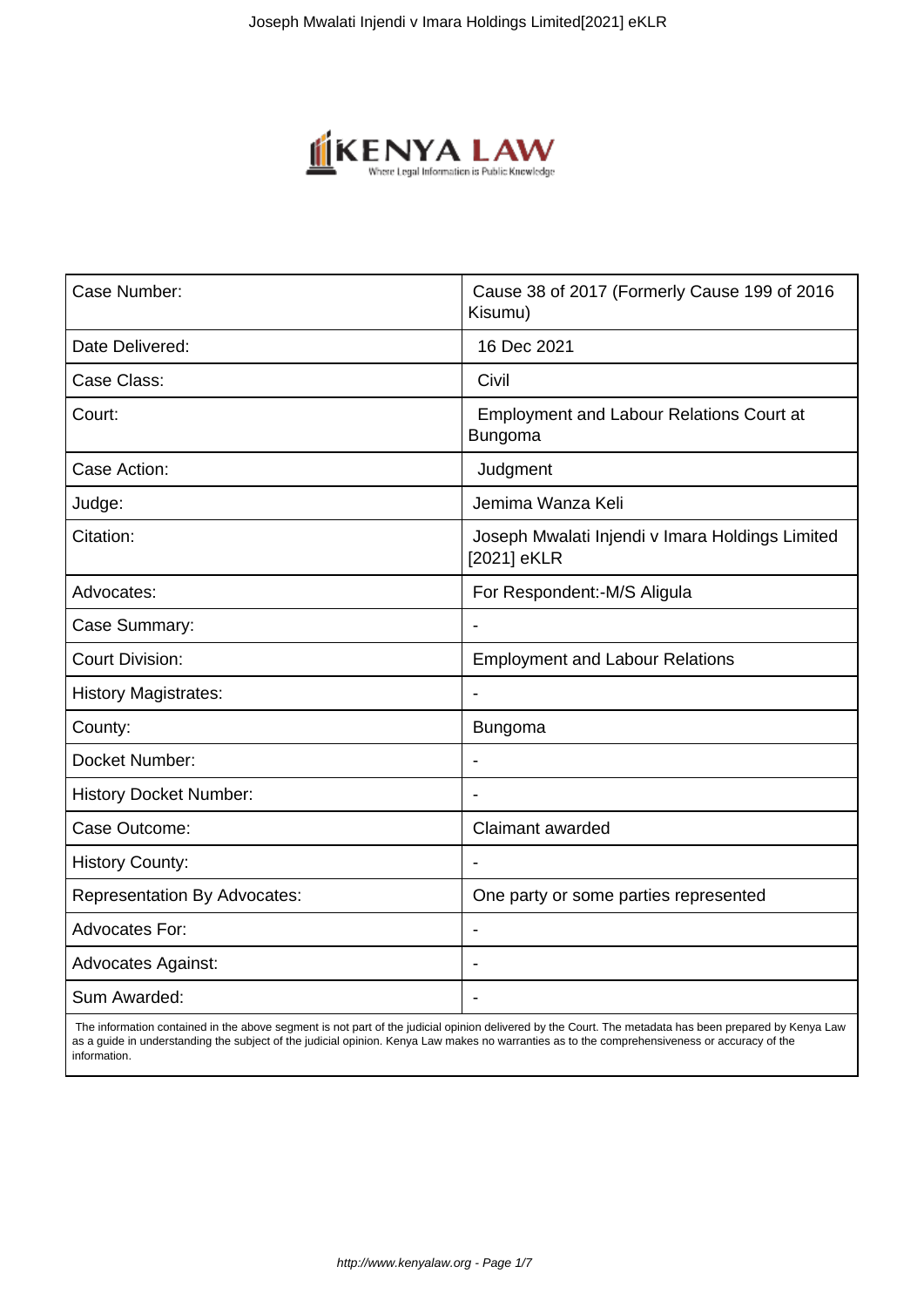## **REPUBLIC OF KENYA**

#### **IN THE EMPLOYMENT &LABOUR RELATIONS COURT OF KENYA**

# **AT BUNGOMA**

#### **CAUSE NO. 38 OF 2017**

#### **(FORMERLY CAUSE NO. 199 OF 2016 KISUMU)**

# **JOSEPH MWALATI INJENDI................CLAIMANT**

## **VERSUS**

#### **IMARA HOLDINGS LIMITED......RESPONDENT**

#### **JUDGEMENT**

1. The Claimant by the claim dated  $1<sup>st</sup>$  July, 2016 seeks the following reliefs:-

a. Certificate of service from the Respondent.

b. A declaration that the purported termination offends the constitution of Kenya 2010 and particularly Articles 41, 47 and 50 thereof, the Employment Act 2007, and fair Labour practices and consequently unlawful, unfair and wrongful and that and that the Claimant is entitled to the most appropriate redress.

c. An order of compensation in damages for unfair, wrongful and or unlawful, termination of Employment to the tune of Kshs.346,667/-.

d. Cost of the claim herein and interest on (b) above.

2. The Claimant together with the claim filed verifying affidavit sworn on  $13<sup>th</sup>$  July, 2016, list of documents dated  $1<sup>st</sup>$  July, 2016, claimants statement dated  $13<sup>th</sup>$  July, 2016 and attached a bundle of documents marked "JMI 1" to JMI 7".

3. The Respondent filed response through its advocates M/S AKWALA & Co. Advocates dated 30<sup>th</sup> August, 2016 filed on  $6<sup>th</sup>$  September 2016, filed defendant's list of documents dated 26<sup>th</sup> September 2016, and the witness statement of Rodgers Mulemi for the Respondent filed in court on the 24<sup>th</sup> September, 2018.

4. The case was heard interparties on the 29<sup>th</sup> May, 2018 for Claimant case which was heard by Justice N. Nduma. I heard the Respondent's case on the  $7<sup>th</sup>$  October, 2021.

5. The Parties filed written submissions as directed by court. The Claimant's submissions are dated 1<sup>st</sup> November 2021 and attached authorities.

The Respondent submissions are dated  $29<sup>th</sup>$  October, 2018.

#### **The Claimant's case**

In brief the Claimant states he was terminated for employment unfairly for lack of hearing . The Claimant told the court that he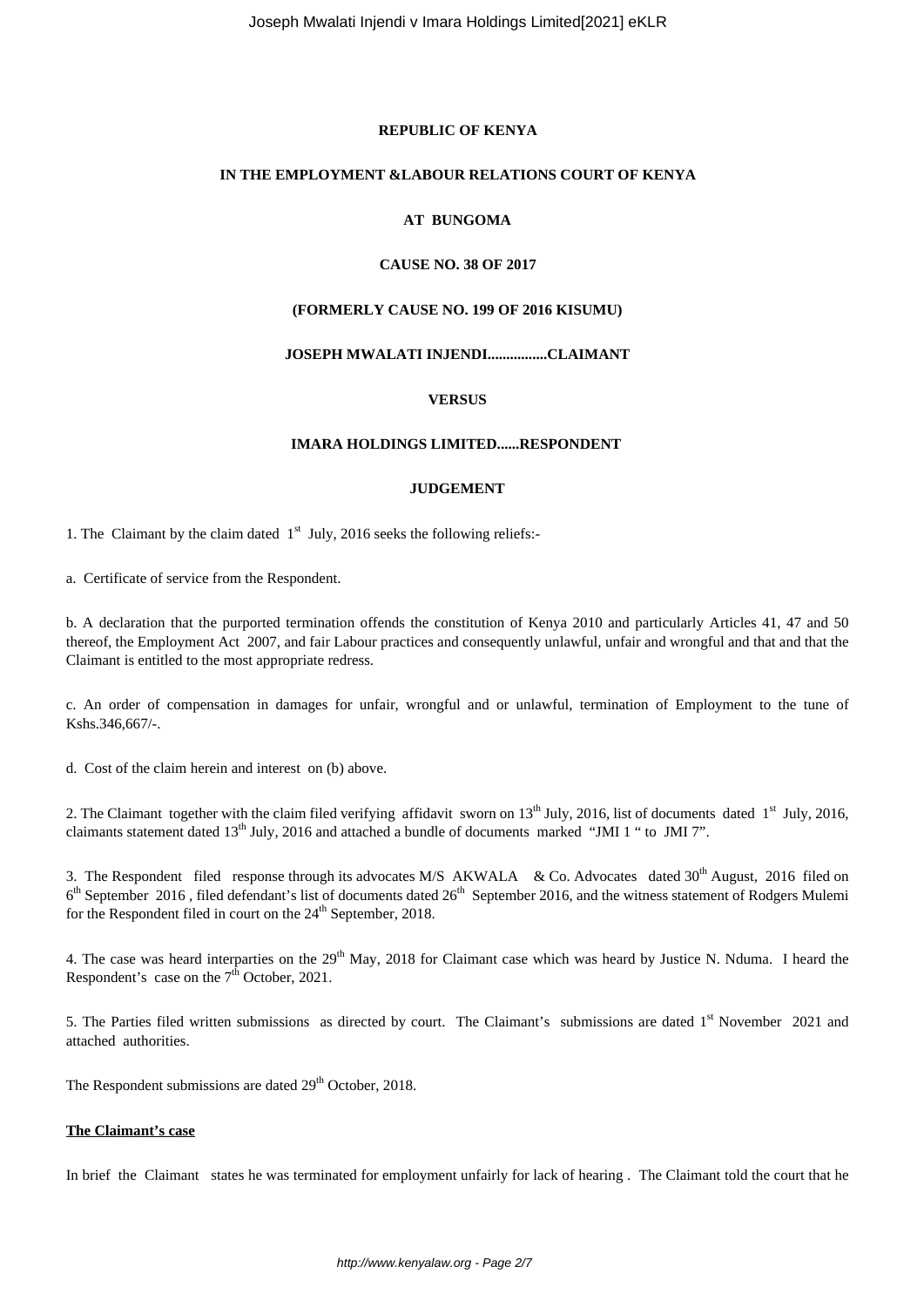was first employed by the Respondent on the 6<sup>th</sup> May, 2016 as Distribution Management Trainee for a 3 months period at a monthly salary of kshs. 2000 initially on probationary terms ("JMI I"). thereafter the appointment was confirmed after 3 months ("im1 2 ") on a 1 year contract commencing  $23^{\text{rd}}$  July, 2015.

The Claimant was suspended for two weeks without pay vide a letter dated 23<sup>rd</sup> March 2016 on 5 grounds stated in the letter. Under the said suspension letter the Claimant was required to show cause why his services should not be terminated all together. The Claimant told the court that he responded vide a letter ( "JMI 4"). The Respondent denied receipt of the letter and the said exhibit does not have a date or any indication it was delivered to the Respondent either through evidence of receipt or email address it was delivered. The court finds the said letter to be of no weight and makes a finding that the Claimant did not respond to the show cause under the suspension letter which he admits to have received.

The Respondent terminated the Claimant letter vide letter dated  $10<sup>th</sup>$  April 2016 ("JMI 5") on reason stated that " the management undertook a forensic audit of your activities as a senior manager. It has come to our notice that you deceitfully misappropriated cash/stock amounting to kshs. 163,000/- . this is very unethical behaviour that raises integrity issues on your character. The Claimant told the court he was not given the audit report.

# **The Respondent's Case**

In brief is that the Claimant worked as a distribution manager trainee and he was never given any promotion or engagement in another contract. That the termination was preceded by warnings for complaints against claim and laxity at work, negligence in executing his duties, fraud, failure to respond to the suspension letter. The Respondent's witness during cross examination told the court there was no evidence of trade or loss amount or audit reports exhibiting the loss incurred by the Respondent. The Respondent did not file evidence of the alleged loss of 163,000/- stated in the letter of termination of the services of the Claimant, he confirmed that in the suspension letter written there was nowhere indicated the Claimant took 3 days off and the letter did not have a hearing date of the Claimant's case.

The Respondent witness testified that he never received any response from the Claimant and the court has also found that that as true. It was the Respondent's case that the recommendation letter did not emanate from the Respondent as the Claimant never worked as its Distribution Manager and Human Resources Manager for both Imara Holdings Kakamega, Chavakali and Amanarose distributors positions which the Claimant never had.

The court notes exhibit "JMI 2" is not signed. The court also takes note that the suspension letter dated  $23<sup>rd</sup>$  March 2016 refers to the Claimant as Senior Manager.

The Respondent's witness told the court that the Claimant failed to sign paternity leave forms and he only sought three days off. That the DWI could not confirm if the stamping on the Claimant notice was from his office. That it came to his notice that goods were taken out of the store without any payments being made by the retailers or wholesalers. The Respondent's witness said that the invoice to Mama Watoto supermarket had been generated but payment was never made to the Respondent. The witness confirmed that the employer had key performance targets but the Claimant had achieved targets. He did know how much they owed him.

## **Issues for determination**

## LEGAL ANALYSIS AND FINDINGS

**1. The parties did not file the issues for determination.** After carefully analyzing the parties' respective cases it did appear to this court that the issues that had really been placed before it for determination were as follows: -

i. Whether the termination from employment was lawful and fair

ii. Whether Claimant is entitled to reliefs sought.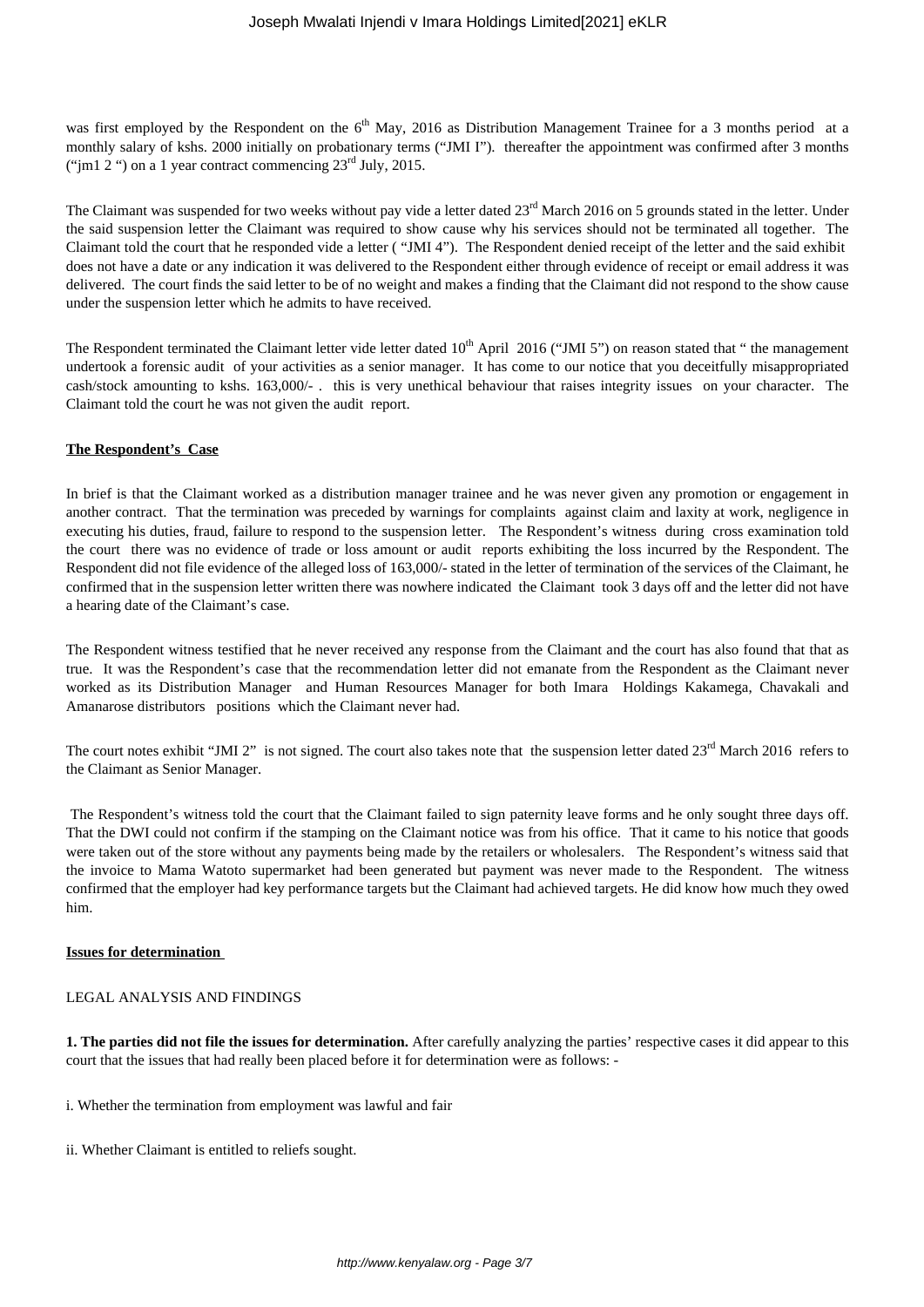#### **THE RELEVANT LAW**

2. Section 45(i) of the Employment Act provides that no employer shall terminate the employment of the employee unfairly. A termination of employment by an employer is unfair if the employer fails to prove:-

a. 'That the reason or the termination is valid .

b. That the reason for the termination is a fair reason.

i. Related to the employee's conduct, capacity or compatibility or

ii Bases on the operational requirements of the employer was that the employment was terminated in accordance with fair procedures:'

3. Section 45 (4) of the Employment Act further states,

'A termination of Employment shall be unfair for the purposes of this part where :-

'(a) The termination is for one of the reasons specified in section 46 or

(b) it is found that in all circumstances of the case, the employer did not act in accordance with justice and equity in terminating the employment.'

4. The Procedure for termination of the employment of an employee is defined under Section 41 of the Employment Act.

" An employer shall before terminating the employment of an employee, on grounds of misconduct, prior performance or physical incapacity explain to the employee in a language the employee understands, the reason for which the employer is considering termination and the employee shall be entitled to another employee or a shop floor union representative of his choice present during his explanation.'

5. The court of Appeal has held the provisions of section 41 of the Employment Act to be couched in mandatory terms. The court of Appeal in *Postal cooperation of Kenya -vs- Andrew K. Tanui (2019)* the court pronounced itself on procedural fairness as herein under:-

**i. Four elements must thus be discernable for the procedure to pass muster:-…**

**ii. The reason or which the employer is considering termination** 

**iii. Entitlement of an employee to the presence of another employee of his choice when the explanation of grounds of termination is made and** 

**iv. Hearing and considering any representation made by the employee and the person chosen by the employee.'**

It is against the above legal criteria this court proceeds to determine the instant claim.

## **6. ANALYSIS OF THE ISSUES AND FINDINGS**

**i. On whether there were valid and justifiable reasons to terminate the services of the Claimant.**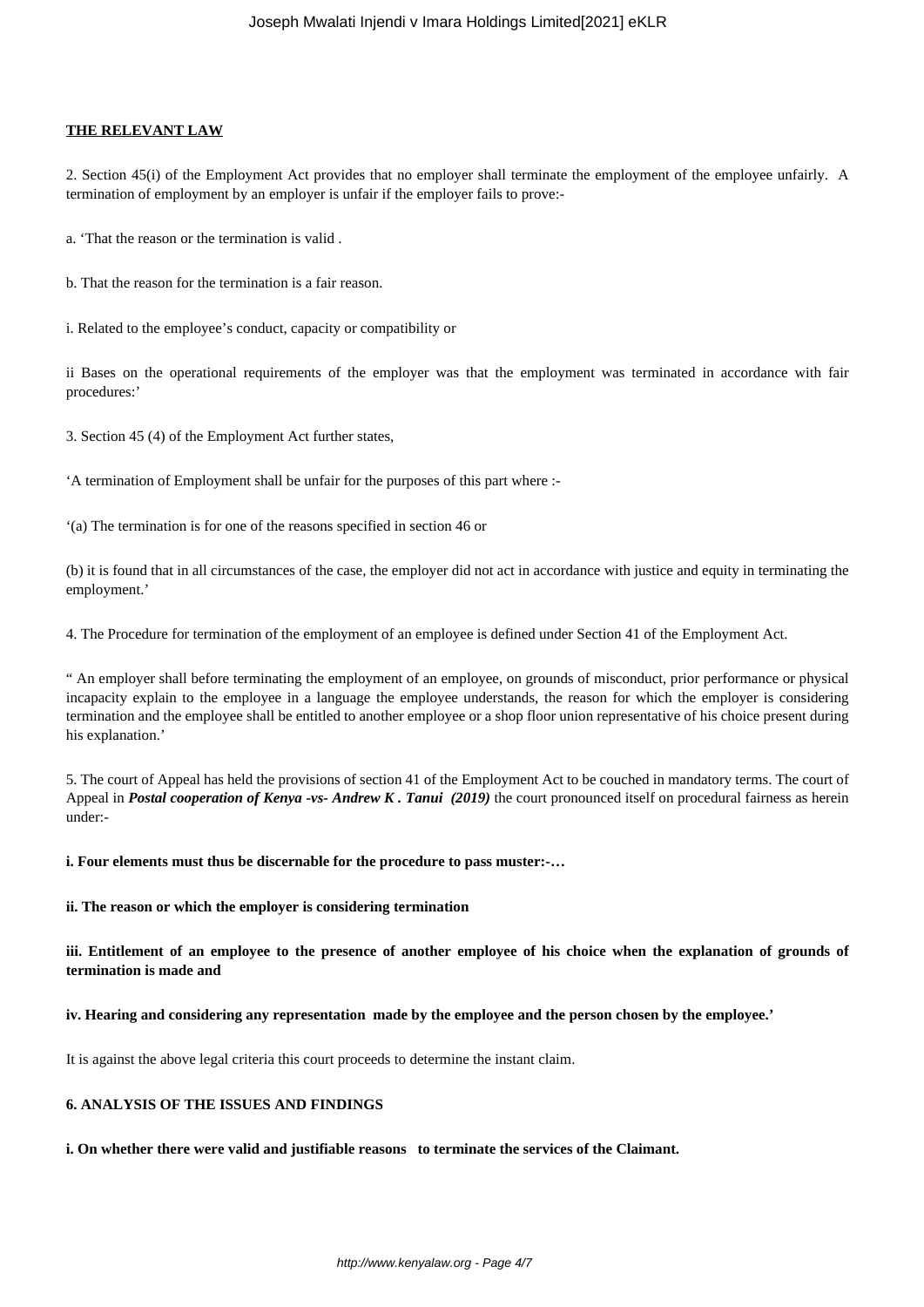7. The law as outlined above provides for the procedure for termination of employment under section 41 of the Employment Act, 2007 which the Court of Appeal in the postal corporation case (supra) had to be couched in mandatory terms.

8. In order to apply the above in the instant case the court has to establish the terms of the engagement of the Claimant by the Respondent . The Claimant states he was first engaged as a distributor Management Trainee for 3 months and later issued a contract as Distributor Manager ("JMI2"). 'JMI2" later is not signed by the Respondent. The Claimant produced letter dated  $6<sup>th</sup>$  May 2015 for employee called Harriet Kahai which was not signed by anyone. The Respondent said it was a soft copy.

9. Section 10 (7) places the burden on the responded as follows:-

"if in any legal proceedings an employer fails to produce a written contract or the written particulars prescribed in sub section (i) the burden of proving or disproving an alleged term of employment stipulated in the contract shall be on the employer".

The Claimant stated he was a Distributor Manager and produced employment letter dated  $23<sup>rd</sup>$  July 2015 (exhibit "JMI 2"). The court takes this as unrebutted evidence of employment. The letter dated  $6<sup>th</sup>$  May 2015 of Management trainee was for 3 (three) months and the offer of appointment contract is dated  $23<sup>rd</sup>$  July 2015 upon lapse of the 3 months. On balance of probabilities the court finds the letter of 23<sup>rd</sup> July 2015 to be the contract of employment between the parties. Indeed in the suspension letter the Respondent referred the Claimant as Senior Manager.

10. In order to determine the issue of lawfulness and fairness of the termination procedure the court looks at the threshold under Article 41 and Sec.43.

i. Were there valid reasons to terminate the employment of the Claimant"

The Respondent relied on the reasons under the suspension letter.

i. In the month of January we incurred losses of kshs. 614,00 under your watch - no evidence of existence of this loss attributable to the Claimant was placed before court.

ii. You delivered stock worth Kshs. 30,636/- to a customer that is not clear to the business. That hinges on fraud. The Respondent produced in court autogenerated invoice ( respondent document No. 2) The Claimant told the court that the allegation is not true. That this was anew client. That they filled the necessary forms (FSR) recruited clients approval system took one (1) week . The customer paid for the stock of kshs.30,636/-.

As at the time the suspension letter was issued the reason to say the invoice was a fraud existed as no evidence of payment existed. The Respondent proved this as a valid reason.

The Court found that there was no response to the show cause under the suspension letter. For that reason the Respondent reasons of proceeding on paternity leave without permission and of the unpaid invoice on balance of probabilities are valid.

11. Nevertheless the procedure under Article 41 for fair hearing must be complied with. The Respondent admitted there was no hearing . There was no evidence placed before the court of invitation to hearing before the termination of employment. The Claimant submits this was unlawful and unfair . the letter of termination of service ( JMI 5 ) is clear there was no hearing. It refers to suspension letter and audit done during the suspension , the basis of the termination.

12. The court finds that the submissions by the Respondent that a notice to show cause can amount to fair termination process is far fetched. Section 41 of the Employment Act among others would require explanation to the employee in language they understand the reason the employment is contemplating the termination and the employee is entitled to have another employee or Shop Floor Union representative of his choice present during the explanation. It is the opinion of this court that this calls for actual hearing both parties present. A record of the minutes of the hearing is advisable as it is proof that the hearing occurred and the court can evaluate if the process was fair. This not the case in the instant case.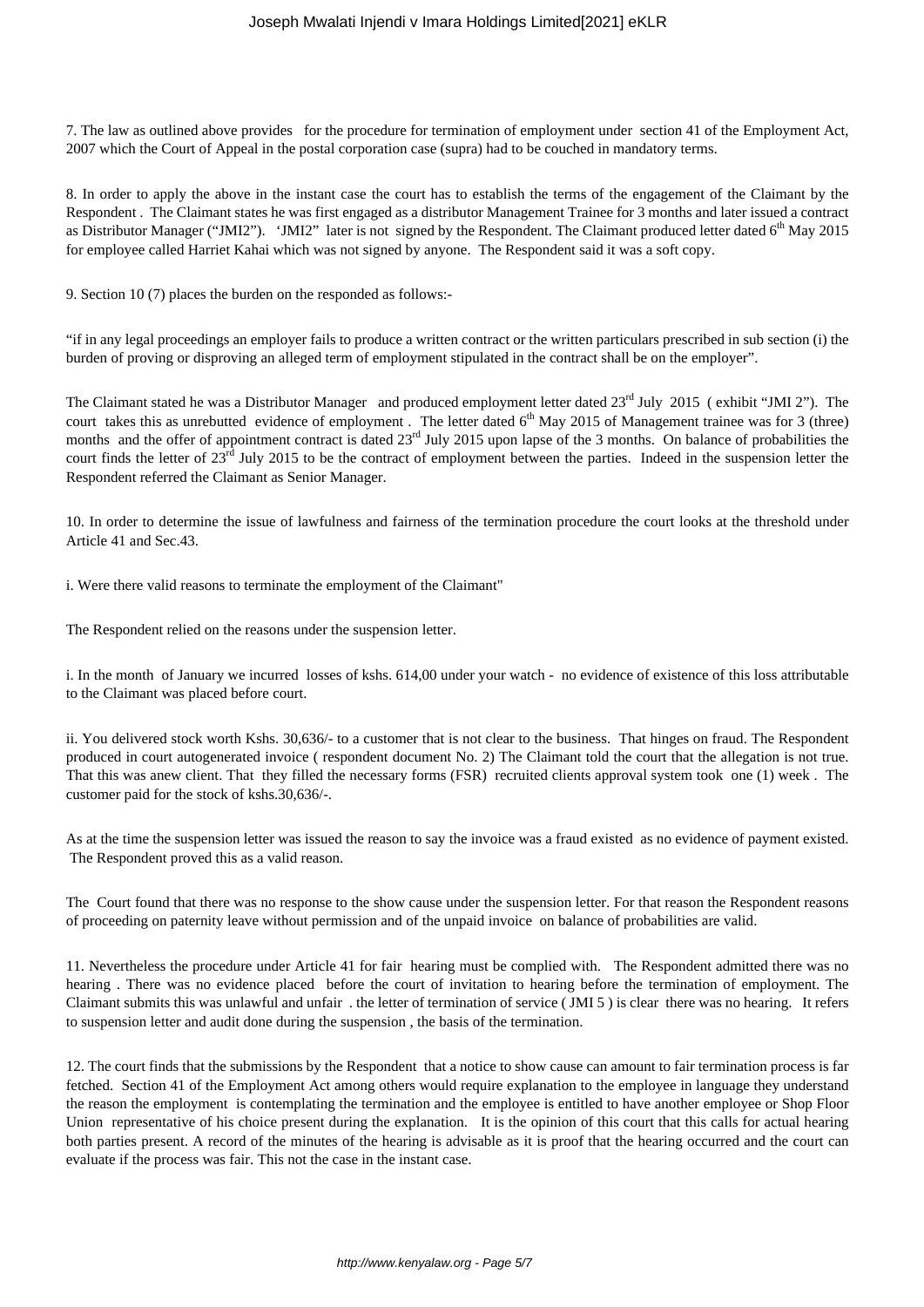13. The court finds that the Respondent is in violation of Section 41 of the Employment Act 2007 thus the termination of services of the Claimant by the Respondent was unlawful and unfair.

#### **Is the Claimant entitled to the Relief sought"**

14. The court proceeds to address each relief as follows:-

a. On the claim for unpaid leave for 8 months worked for sks. 16,667/-. The Respondent did not dispute this claim or provide records on the Claimant's leave status as required under section 74 (1) (f) of the Employment Act which provides that the employer shall keep record of particulars of employee's annual leave entitlement days and days due as specified in section 28 of Employment Act. This position was upheld in the case *of Gilbert Mariera Makori -vs- Equity Bank Limited 2016 Eklr.* The Claimant is granted compensation for 8 months annual leave being 8/12 x 25000 total sum awarded of Kshs. 16,667/-

b. The Claimant having been unfairly terminated is entitled to Notice for one month of Kshs 25,000.

c. On claim for Compensation for unfair termination. The court found the termination was unlawful and unfair. The claimant states he is entitled to 12 months compensation total Kshs.280,000/- Section 49 (1) (c) of the Employment Act states where the dismissal is unlawful the Labour officer may recommend the employer to pay equivalent of salary not exceeding 12 months based on gross salary of employee at time of dismissal. Section 50 of the Employment Act provides that the court is to be guided by provisions of Section 49 in complaint of wrongful dismissal and unfair termination . The court already found the Claimant to have been unfairly terminated. He sought damages. Section 49 (4) provides that in considering the remedies under sub section (i) including damages the court is to take into account *inter alia* the wishes of the employee, the circumstances under which the termination took place, including the extent, if any to which the employee caused or contributed to the termination, the employee's length of service with the employer, reasonable opportunities available to the employee for securing comparable or suitable employment with another employer. The court found that there existed valid reasons for termination. He is likely to get a similar or suitable employment in the opinion of the court. The Claimant contributed to the termination and failed to respond to the show cause. Considering the above factors the court finds an award of 3 months compensation to be adequate compensation of the procedural unfairness in the termination. The total sum of Kshs 75,000/-(25000x3) is awarded as compensatory damages.

d. On the Claim for 2 months outstanding commissions the Respondent through its witness admitted the Claimant had met the targets though he did not know the amount. The employer has obligation to produce such records. It did not. The claim is granted as prayed for Kshs.25,000/-

## **CONCLUSION AND DISPOSITION**

15. I have found that the termination of the Claimant's employment contract by the Respondent was unfair and unlawful. I now enter judgment for the Claimant against the Respondent in the following terms:-

# **a. Compensatory damages for 3 months at gross salary at dismissal of Kshs. 25000 x 3 total sum of Kshs. 75,000 the court awards the Claimant the total sum of Kshs. 75,000/- as compensatory damages.**

**b. Notice pay for 1 month salary the total sum of Kshs. 25000 is awarded**

**c. Accrued annual leave for as prayed is awarded for Kshs. 16,667/-**

**d. Outstanding commission of Kshs. 25000 is awarded** 

**The award in (a) (b) (c) and (d) above is subject to statutory deductions.**

**e. I also award the Claimant interest on the award sum (a ,b c and d above) at court rates from the date of judgment until payment in full.**